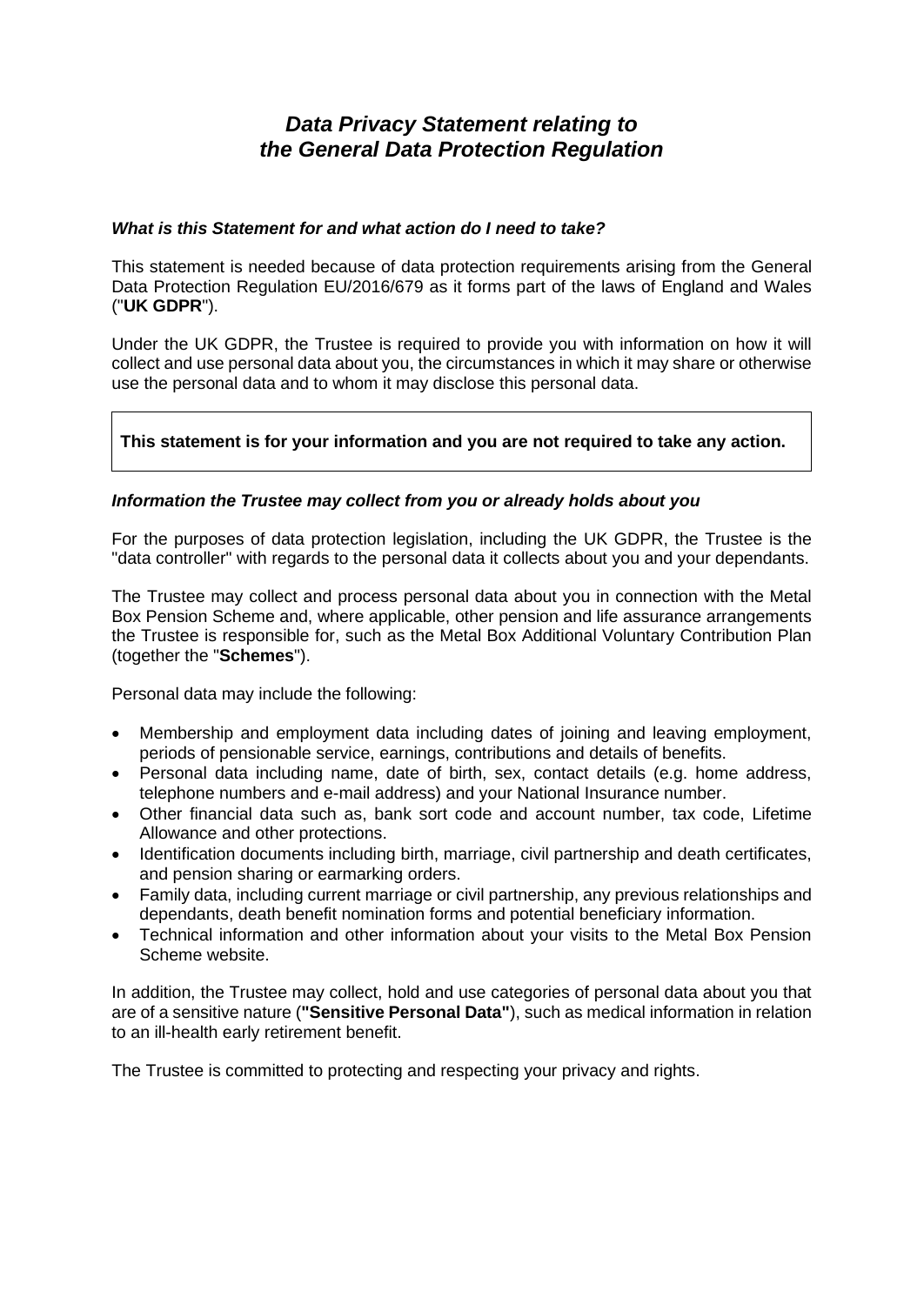# *Information the Trustee may collect about you from the Company or third parties*

The Trustee may collect personal data about you from the Company (and its affiliates) or other third parties.

This may include information relating to your employment, your salary and your benefits which is relevant to your pension and related benefit entitlements. From time to time, the Trustee may collect personal data relating to you from other third parties such as regulatory authorities.

## *Purposes for which and the basis upon which the Trustee will process your personal data*

The Trustee will process your personal data, and the personal data of your dependants, in order to administer your pension and related benefit entitlements under the Schemes.

The Trustee must have a legal basis on which your personal data is processed in accordance with data protection legislation. In most cases, the legal basis for processing your personal data will be the "legitimate interests" ground (although there may be other grounds too for processing personal data). This means it is in the "legitimate interest" of the Trustee, or another third party, to process your personal data. The Trustee will only grant its approval to allow another third party to process personal data it controls, after it has taken into account the interests and rights of the Schemes' members (or others).

Where the Trustee is required to process Sensitive Personal Data, it will approach the relevant member for specific consent to the processing of such data.

#### *Retention of personal data*

The Trustee will hold personal data of members of the Schemes and their dependants for as long as may be necessary in order to fulfil the purpose of processing data described above.

Inevitably, this means that personal data may be retained by the Trustee for extremely long periods of time, including after entitlement to receive benefits by an individual and/or their beneficiaries has ceased. The end date for holding personal data in respect of a particular beneficiary is expected to be the date the relevant Scheme is wound up but it may be held longer to defend or pursue legal claims or deal with queries in relation to benefits that may arise.

## *Disclosure of personal data*

In order to administer the Schemes, the Trustee uses third parties such as scheme administrators, providers of money purchase investments, annuity provides, printing suppliers, mortality tracing agencies, pensioner associations and professional advisers, including the scheme actuary, lawyers, accountants and medical advisers. The Trustee may disclose your personal data to these third parties in connection with services they provide to the Trustee. The Trustee will comply with its obligations under the UK GDPR in relation to any such disclosures.

The main holder of your personal data is the Schemes' administrator Equiniti, whose privacy policy can be found at [https://equiniti.com/uk/privacy-policy/.](https://equiniti.com/uk/privacy-policy/) For members with defined contribution benefits, personal data is held with Standard Life and Equitable Life (whose privacy policies can be found on the companies' websites).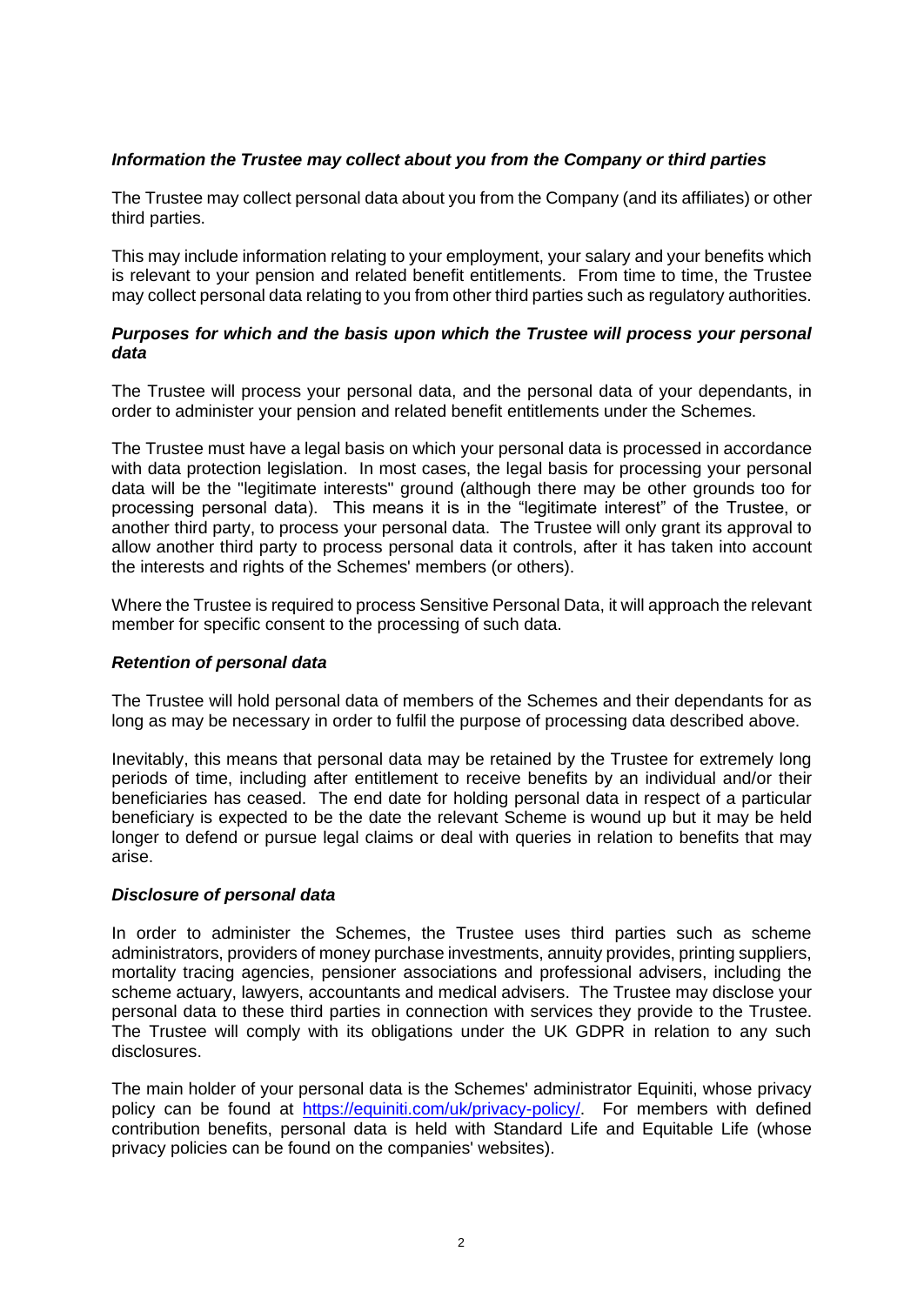The Trustee passes personal data to the Company (and its affiliates) and its advisers to manage the Schemes, which includes the provision of pension and life assurance benefits.

The Trustee may also disclose your personal information to other third parties in the following types of situations:

- 1. to an independent financial adviser as part of a special project such as a Pension Increase Exchange or Enhanced Transfer Value exercise;
- 2. to the trustees and administrators of other pension schemes operated by the Company (or its affiliates). The privacy policy of Aon, the new master trust provider the Company has selected can be found at [https://aonmt.tbs.aon.com/legal/privacy-statement;](https://aonmt.tbs.aon.com/legal/privacy-statement) or
- 3. if the Trustee is under a duty to disclose or share your personal data in order to comply with any legal obligation, such as HMRC or the Pensions Ombudsman.

Some of the advisers to the Schemes may hold the personal data provided to them as a separate data controller (rather than data processor). For example, Willis Towers Watson, who provide actuarial services, and the Scheme actuary, act as a separate data controller. (A copy of the privacy notice issued by Willis Towers Watson is available at: https://www.willistowerswatson.com/en-GB/Notices/how-willis-towers-watson-uses-personal-<br>data-for-actuarial-services-to-uk-pension-scheme-trustees). The Schemes' auditors and [data-for-actuarial-services-to-uk-pension-scheme-trustees\)](https://www.willistowerswatson.com/en-GB/Notices/how-willis-towers-watson-uses-personal-data-for-actuarial-services-to-uk-pension-scheme-trustees). lawyers also hold personal data as separate controllers (and you can view their privacy statements at [www.pwc.co.uk/who-we-are/privacy-statement.html](http://www.pwc.co.uk/who-we-are/privacy-statement.html) and [https://www.mayerbrown.com/Legal-Notices/Privacy-Notice/,](https://www.mayerbrown.com/Legal-Notices/Privacy-Notice/) respectively).

## *International transfers of personal data*

The Trustee has strict security procedures regarding the storage and disclosure of personal data. It is possible that the personal data that they collect about you may be transferred to, and stored at, or processed in one or more countries outside the United Kingdom ("**UK**"). It may also be processed by staff operating outside the UK who work for our third parties. Where such countries have not yet been deemed by the Secretary of State to offer adequate data protection, the Trustee will require the third party to provide an adequate level of data protection as required under the UK GDPR. If the Trustee cannot ensure such an adequate level of data protection, your personal data will not be transferred outside the UK.

#### *Your rights under the UK General Data Protection Regulation*

You have certain rights under the UK GDPR which may be relevant to the Trustee's operation of the Schemes:

- a) to request details or copies of the personal data the Trustee holds about you as data controller (by making an access request to the Trustee);
- b) to have your personal data corrected if it is inaccurate or incomplete (which is important to ensure your benefits are paid correctly);
- c) to have your personal data deleted or removed if there is no reason for its continued storage and processing (this might be relevant if there is no reason for a supplier the Trustee uses to continue to hold your data);
- d) to object to your personal data being processed and to restrict the processing of your personal data in certain circumstances (this might be relevant where the Trustee gives you the option to refuse to agree to your data being passed to a third party);